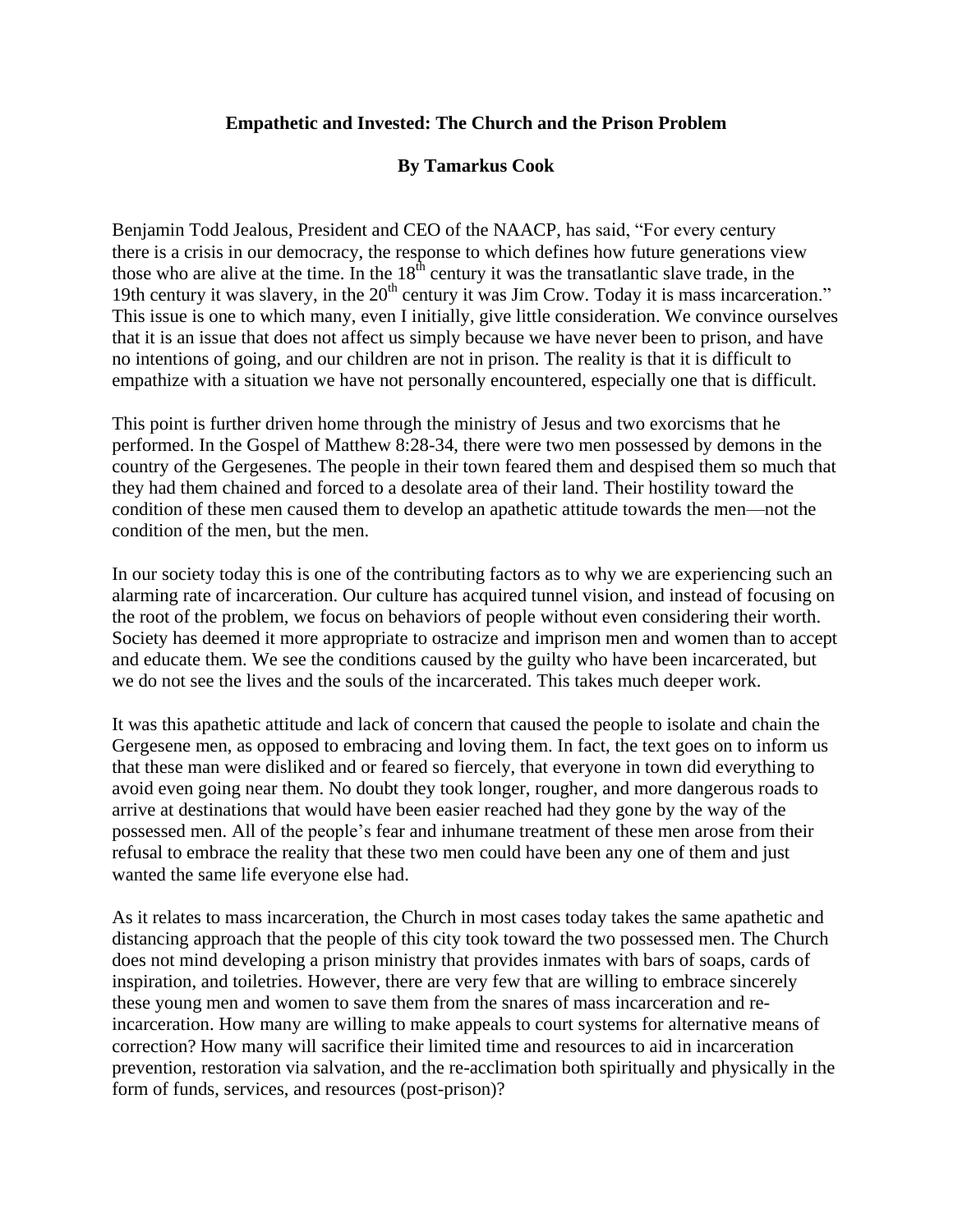Even after Jesus cast the demons out of the men, the people in the town had such preconceived notions about them that they still wanted no communication with the men and wanted Jesus to leave their town immediately. The reason for them isolating and chaining the men was that they were possessed. Now that the men are no longer possessed, the people still treat them and their deliverer as if they are all lepers. This is clearly analogous to the way we treat men and women who have served time in prison. We do everything in our power to avoid interaction with them. We label them as felons, restrict which human rights apply to them (even though they are human), and bar them from attaining necessary credentials (that in many cases keep them from earning a decent, honest, living), even after they have served their time and paid restitution for their crime(s).

However, in the Gospel of Mark 9:14-27, we are presented with an empathetic father whose son is possessed with a demon. The demon causes the boy to foam at the mouth, wallow in fire, and jump into bodies of water in an attempt to destroy the boy. Our first account presents us with an apathetic, selfish, fearful group of people. However, here we see a shining example of one loving, invested, and empathetic person.

It is clear to me that the father is empathetic and invested because even though the demon has thrown the boy into fire and water in an attempt to kill him, the boy is still alive. The fact that the boy is still alive suggests to us that the father has risked his own life to get in the fire with the boy to keep him from being consumed by the flames. The father jumped in the water with the boy at the risk of possibly being drowned himself. We know lifeguards die attempting to save people who are flailing in water. And the exegesis of this text suggests that this boy had a form of epilepsy. If an epileptic episode occurred while he was in the water, the father had a lifethreatening situation on his hands. And no doubt the father's love for his son caused the father to use his own garments to wipe the foam from the mouth of the son.

If we as Christians can learn to empathize with and invest in our young men and women in the midst of all their issues, shortcomings, and bad decision-making, then we can directly play a pivotal role in reversing the out-of-control mass incarceration movement. Unless we develop an attitude like the father in Mark's Gospel, and stop shunning those in prison and those released, we too are part of the fabric of the cloth of this country which believes it is better to build more prisons than schools, and to spend more money to imprison an individual than educate one.

Further, this father showed his empathy for his son and that he was invested through his patience. An often-overlooked component of this miracle story is the fact that the father brought his son to Jesus. However, when he brought him, Jesus was with Peter, James, and John on a mountain that we sermonically call the Mountain of Transfiguration. These three disciples had enough time to witness Elijah and Moses, see the very garments of Jesus transfigured, hear the voice of God speak to them from a cloud confirming the deity of Jesus, and have a long conversation as they walked down from the mountain. While all of these things were taking place, the father's love and empathy for his son caused him to wait for Jesus, even as scribes argued with the disciples after the disciples who had not gone up on the mountain with Jesus could not cure the boy.